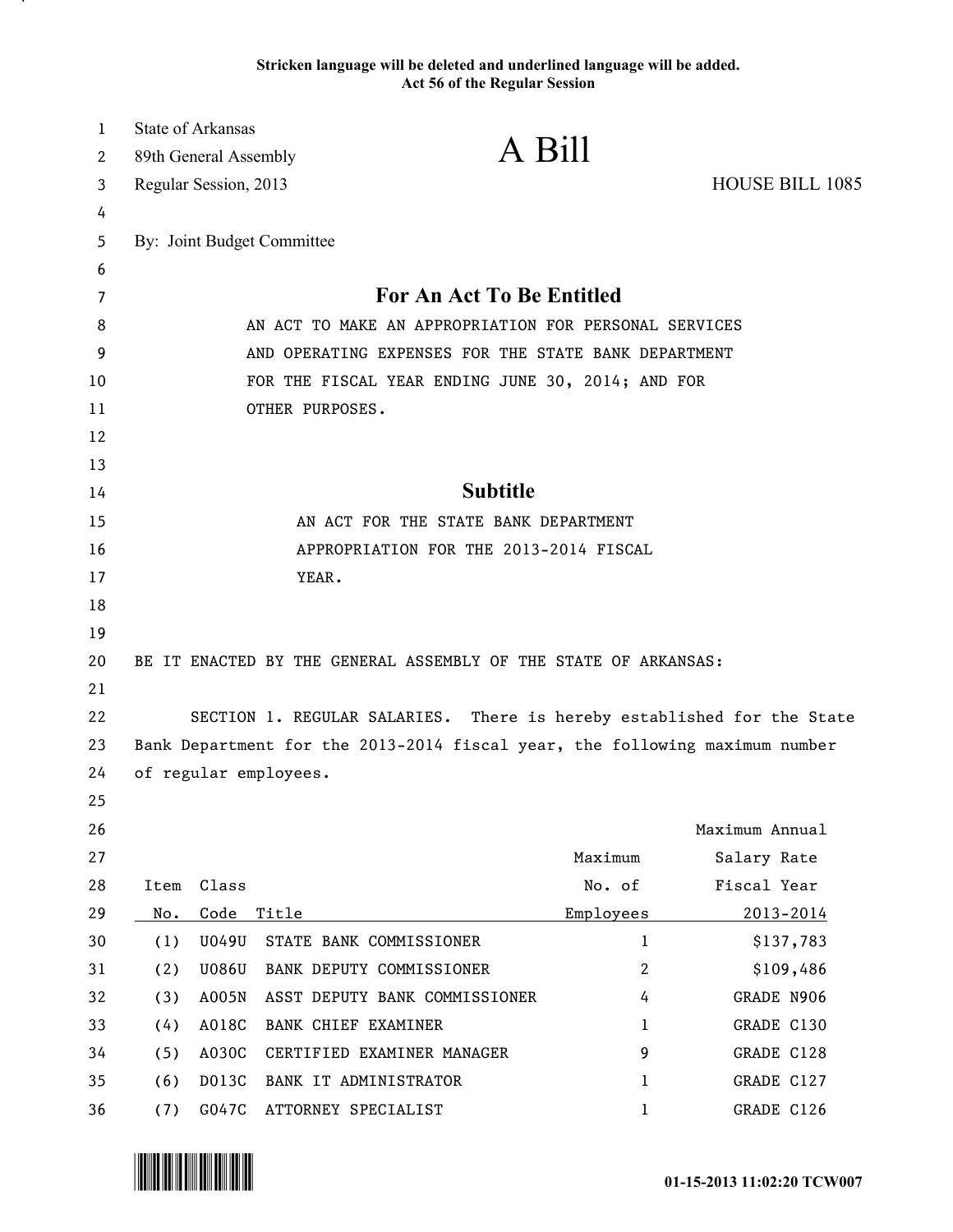|    | (8)  | A039C | CERTIFIED BANK SENIOR EXAMINER      | 39             | GRADE C126 |
|----|------|-------|-------------------------------------|----------------|------------|
| 2  | (9)  | D022C | SYSTEMS SPECIALIST                  | $\overline{2}$ | GRADE C124 |
| 3  | (10) | A070C | BANK EXAMINER                       | 3              | GRADE C119 |
| 4  | (11) | CO10C | EXECUTIVE ASSISTANT TO THE DIRECTOR | 1              | GRADE C118 |
| 5  | (12) | R025C | HUMAN RESOURCES ANALYST             | $\overline{2}$ | GRADE C117 |
| 6  | (13) | B076C | RESEARCH PROJECT ANALYST            | 1              | GRADE C117 |
| 7  | (14) | A089C | ACCOUNTANT I                        | 1              | GRADE C116 |
| 8  | (15) | C037C | ADMINISTRATIVE ANALYST              | 3              | GRADE C115 |
| 9  | (16) | C056C | ADMINISTRATIVE SPECIALIST III       | 1              | GRADE C112 |
| 10 |      |       | MAX. NO. OF EMPLOYEES               | 72             |            |
| 11 |      |       |                                     |                |            |

 SECTION 2. EXTRA HELP. There is hereby authorized, for the State Bank Department for the 2013-2014 fiscal year, the following maximum number of part-time or temporary employees, to be known as "Extra Help", payable from funds appropriated herein for such purposes: one (1) temporary or part-time employees, when needed, at rates of pay not to exceed those provided in the Uniform Classification and Compensation Act, or its successor, or this act for the appropriate classification.

 SECTION 3. APPROPRIATION - OPERATIONS. There is hereby appropriated, to the State Bank Department, to be payable from the Bank Department Fund, for personal services and operating expenses of the State Bank Department for the fiscal year ending June 30, 2014, the following:

| 25 | <b>ITEM</b>        |                            | <b>FISCAL YEAR</b> |
|----|--------------------|----------------------------|--------------------|
| 26 | NO.                |                            | 2013-2014          |
| 27 | (01)               | REGULAR SALARIES           | \$5,496,532        |
| 28 | (02)<br>EXTRA HELP |                            | 5,000              |
| 29 | (03)               | PERSONAL SERVICES MATCHING | 1,559,433          |
| 30 | (04)               | MAINT. & GEN. OPERATION    |                    |
| 31 |                    | (A) OPER. EXPENSE          | 1,347,108          |
| 32 |                    | (B) CONF. & TRAVEL         | 300,000            |
| 33 | (C) PROF. FEES     |                            | 170,000            |
| 34 |                    | (D) CAP. OUTLAY            | 120,000            |
| 35 | (E) DATA PROC.     |                            | 0                  |
| 36 |                    | TOTAL AMOUNT APPROPRIATED  | \$8,998,073        |

01-15-2013 11:02:20 TCW007